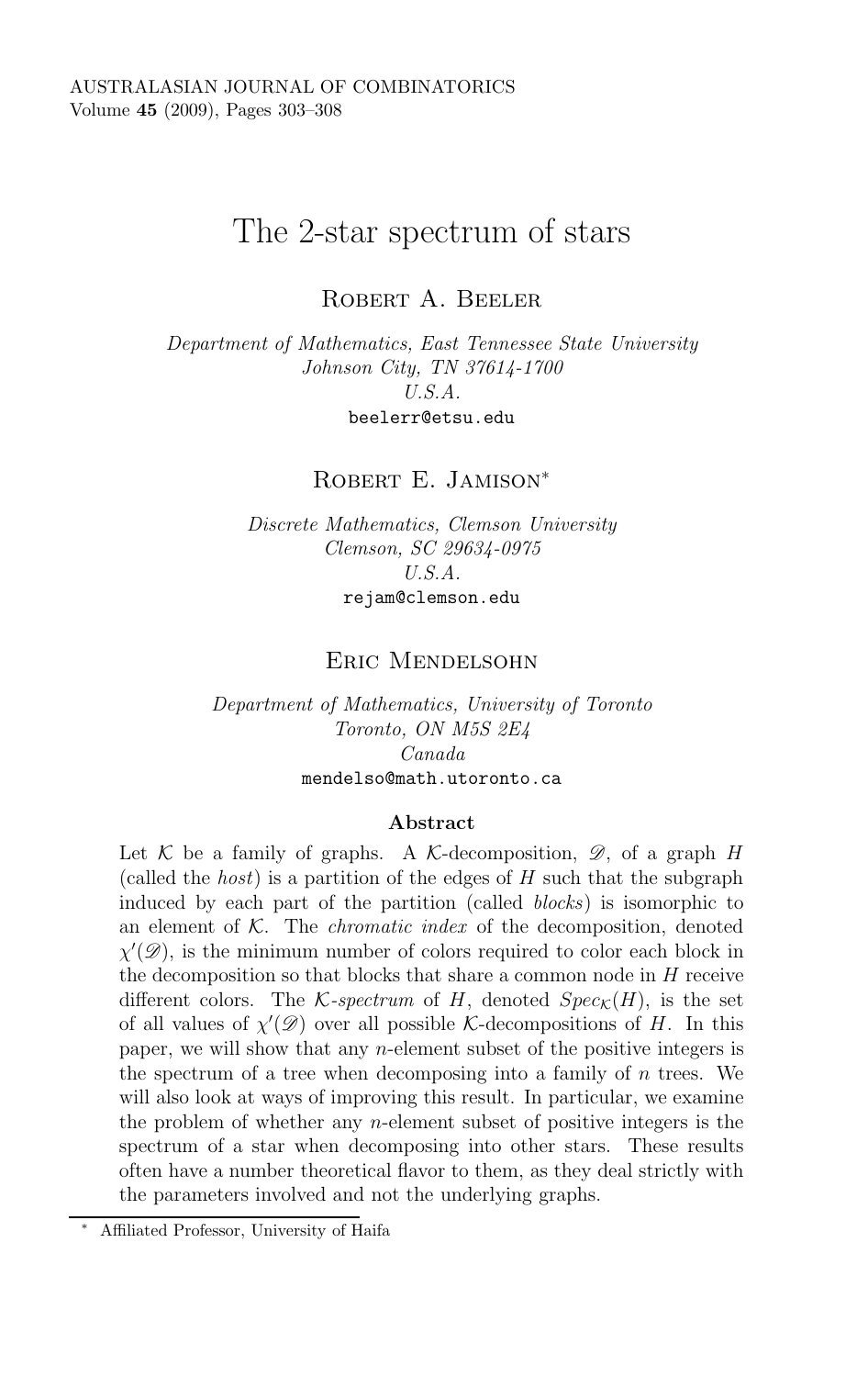#### **1 Introduction**

A *decomposition*  $\mathscr D$  of a graph  $H = (V, E)$  is a partition of the edge set E of H. The graph  $H$  is called the *host graph* for the decomposition. For each part  $\beta$  of the partition, the subgraph of H induced by  $\mathcal B$  is called a *block* of the partition. Let  $\mathcal K$ be a family of graphs. When each part of the partition is isomorphic to an element of <sup>K</sup>, we say that *<sup>D</sup>* is a <sup>K</sup>*-decomposition* of H. In this case, we will refer to the elements of  $K$  as the *prototypes* for the decomposition. By definition, the blocks are edge-disjoint but in general they share common nodes. The *intersection graph* of the decomposition  $\mathscr{D}$ , denoted  $I(\mathscr{D})$ , has a vertex for each block of the partition and two vertices A and B are adjacent if and only if the corresponding blocks share a common node in  $H$ . All graphs in this paper are finite, undirected, simple graphs with no isolated vertices.

To help keep the levels of abstraction clear, the vertices of I(*D*) will be called *vertices* but the vertices of the host graph and the prototypes will be called *nodes*. All other terminology and notation will be consistent with West [5], unless otherwise noted. In particular, the *star* with n edges will be denoted  $S_n$ .  $S'_n$  will denote the graph derived from  $S_n$  by appending a pendant edge to one of the leaves (see Figure 1) derived from  $S_n$  by appending a pendant edge to one of the leaves (see Figure 1). This appended edge will be referred to as the *tail*. As usual, <sup>K</sup>*<sup>n</sup>* will refer to the complete graph on  $n$  vertices.



The *chromatic index* of a decomposition  $\mathscr D$  is the chromatic number of  $I(\mathscr D)$ . Thus the chromatic index of a K-decomposition  $\mathscr{D}$ , denoted  $\chi'(\mathscr{D})$ , is the minimum number<br>of colors required to color the blocks in the decomposition so that blocks which share of colors required to color the blocks in the decomposition so that blocks which share a node in H receive different colors. The <sup>K</sup>*-chromatic spectrum of* H, denoted  $Spec_K(H)$ , is the set of all values of  $\chi'(\mathscr{D})$  over all possible K-decompositions of H  $[1, 2]$ [1, 2].

There are two problems that are often considered with respect to the chromatic spectrum. The first is to determine  $Spec_{\mathcal{K}}(H)$  for a given  $\mathcal K$  and  $H$ . The second is to find K and H such that  $S = Spec_{\mathcal{K}}(H)$  for a given  $S \subset \mathbb{Z}^+$ . In this paper, we will focus on the latter problem. In either case, progress in this area has often been difficult. It is for this reason that results are often interesting.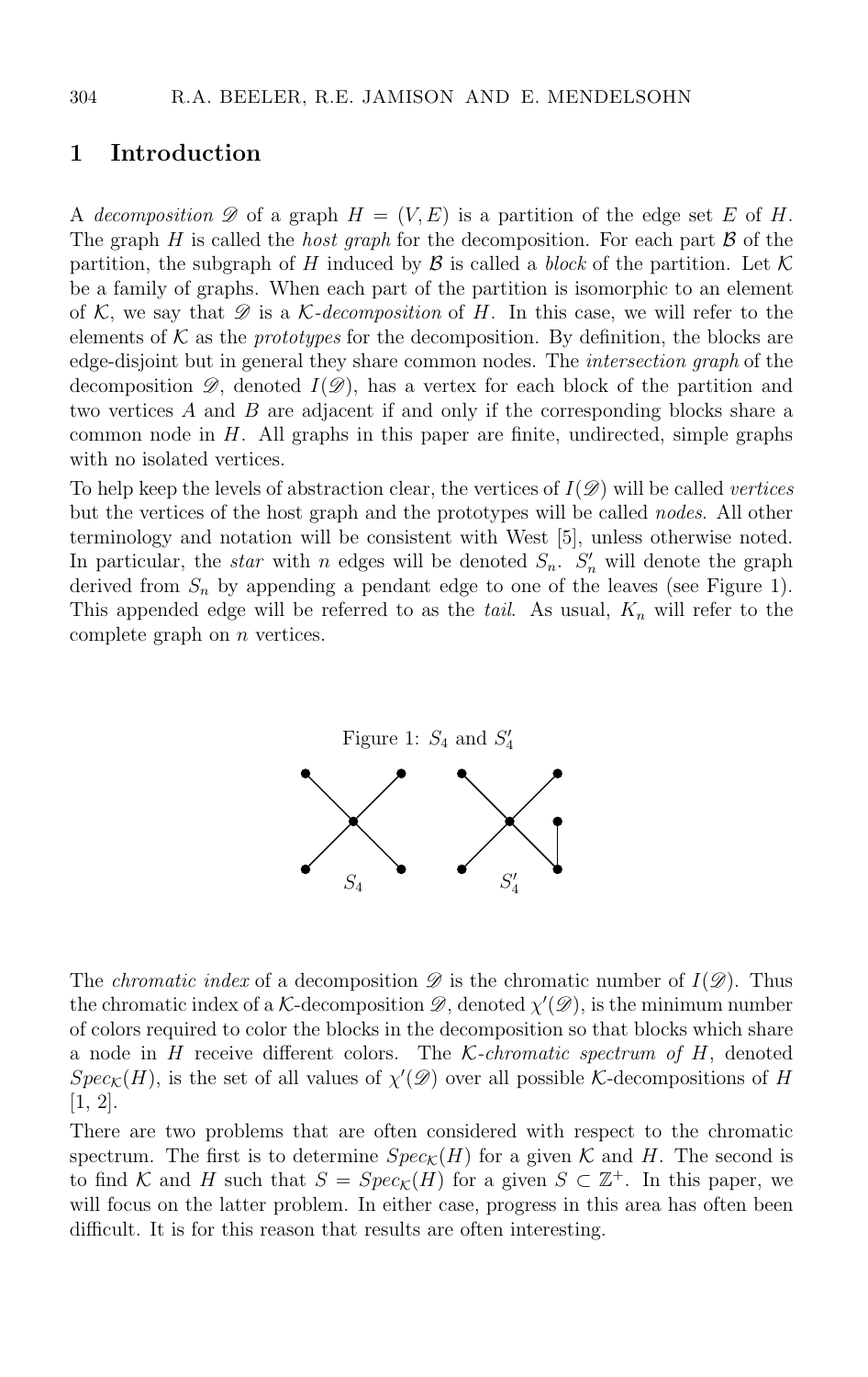## **2 Decomposing into a family of trees**

We begin by giving a construction that shows that every *n*-element subset of the positive integers is the spectrum of a tree when decomposing into a family of n trees.

**Theorem 2.1** *Let*  $S \subset \mathbb{Z}^+$  *such that*  $|S| = n$ *. There exists a tree, H, and a family of n trees,*  $K$ *, such that*  $S = Spec_K(H)$ *.* 

*Proof.* Suppose that  $S = \{s_1, ..., s_n\}$  is the desired spectrum, where  $1 \le s_1 < ... <$  $s_n$ . It suffices to construct the required H and K. If  $n = 1$ , then we take  $H = S_{s_1}$ and  $\mathcal{K} = \{K_2\}$ . For  $n \geq 2$ , take  $H = S'_{s_n}$  and  $\mathcal{K} = \{K_2, S'_{s_n-s_1+1}, ..., S'_{s_n-s_{n-1}+1}\}$ . To achieve  $s_n$ , simply decompose H with respect to  $K_2$ . Since  $s_n$  isomorphic copies of  $K_2$  share a common node, the chromatic index of this decomposition is at least  $s_n$ . As the tail of H only shares a common node with one other edge, it may receive the same color as another edge. Hence we have a chromatic index of  $s_n$ . For  $1 \leq j \leq n$ , *s*<sup>*s*</sup> can be achieved by decomposing H with respect to  $K_2$  and  $S'_{s_n-s_j+1}$ .  $S'_{s_n-s_j+1}$ <br>will partition all but  $s_i = 1$  edges of H. The remaining edges can be partitioned will partition all but  $s_j - 1$  edges of H. The remaining edges can be partitioned by isomorphic copies of  $K_2$ . Thus we have  $s_j$  blocks sharing a common node in  $H$ . As these are all the blocks of the decomposition, the chromatic index is  $s_j$ . No two  $S'_{s_n-s_j+1}$  can be used in the same decomposition, as they would share the same tail.<br>Thus these are the only elements in the spectrum Thus these are the only elements in the spectrum.

There are several ways in which this result could be improved. First, is to achieve an *n*-element spectrum using k prototypes, where  $k < n$ . The second is to use a construction that is of a less artificial nature. For the rest of this paper, we consider this second possibility.

#### **3 Decomposing into stars**

Theorem 2.1 states that we can get every set of n positive integers as the spectrum of a tree when decomposing into  $n$  prototypes. However, the construction in that theorem uses caterpillars (i.e., the  $S'_n$ ) which force an orientation. Namely, the tails<br>of these graphs must align. An improvement on this is to use stars which have of these graphs must align. An improvement on this is to use stars which have no inherent orientation and achieve the same result. When the host graph is a star, say  $H = S_N$ , the only prototypes that make sense are other stars. Define  $\mathcal{K} = \{S_{s_1}, ..., S_{s_k}\}\$  where  $s_i > s_j$  when  $i < j$ .

**Theorem 3.1** *Let*  $H = S_N$  *and*  $K = \{S_{s_1},...,S_{s_k}\}\$ . A K-Decomposition of H exists *if and only if there is a set of non-negative integers,*  $x_1, \ldots, x_k$  *that satisfy:* 

$$
s_1x_1 + \dots + s_kx_k = N. \tag{1}
$$

*Proof.* Suppose that there are non-negative integers  $x_1, ..., x_k$  that satisfy Equation (1). Note that  $e(H) = N$  and  $e(S_{s_i}) = s_i$ . Thus by taking  $x_i$  isomorphic copies of  $S_{s_i}$ , we have covered  $s_i x_i$  edges of H. Doing this for all values of i, covers  $s_1 x_1 + \cdots + s_k x_k =$ N edges.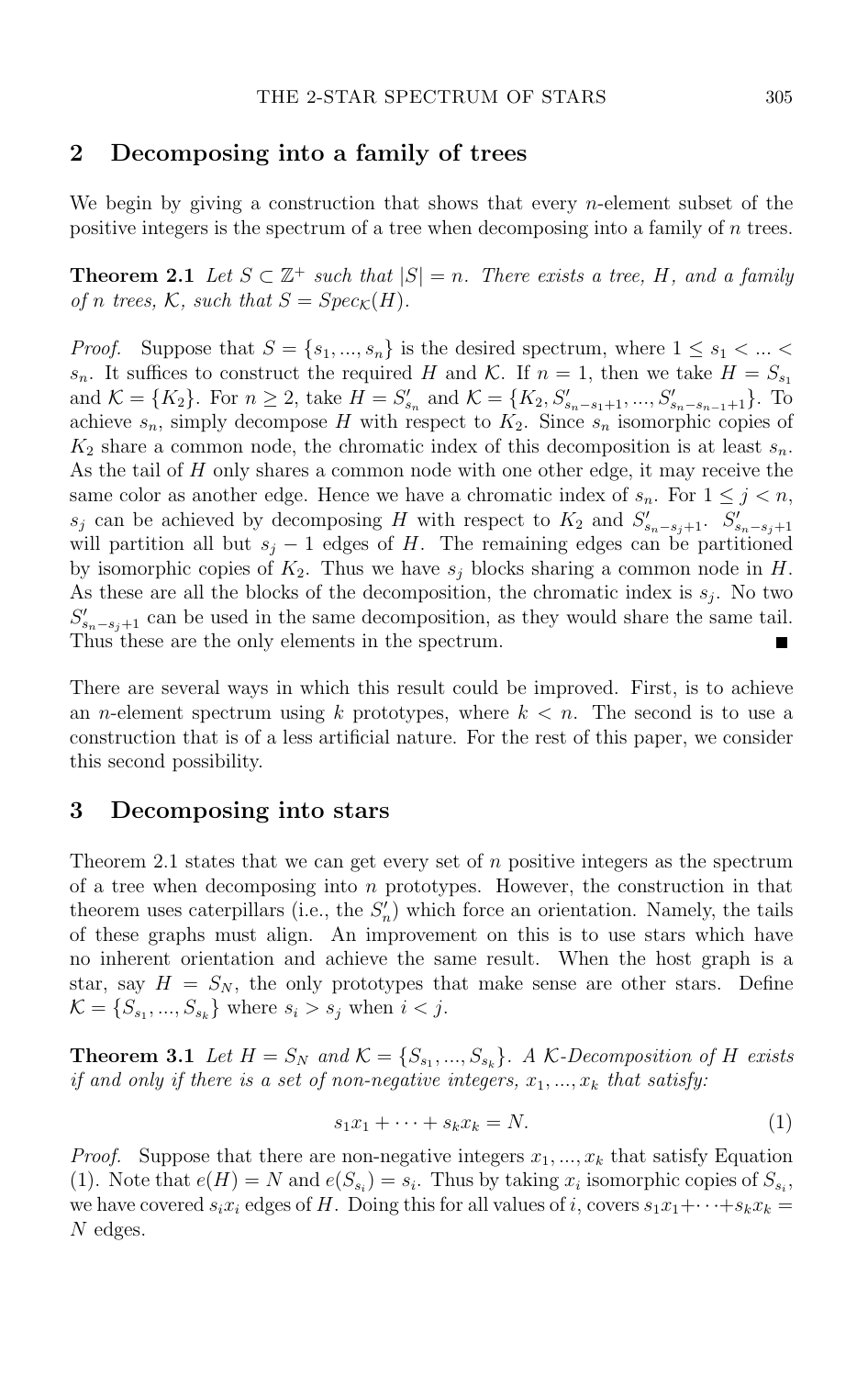Suppose that such a partition exists. Since we are dealing with isomorphic copies of graphs, there must be a non-negative number of each, say  $x_i$  copies of  $S_{s_i}$  for  $i = 1, ..., k$ . The total edge count must satisfy Equation (1).

**Theorem 3.2** *If*  $\mathscr D$  *is a decomposition of*  $S_N$  *with respect to*  $\mathcal K$ *, then*  $\chi(I(\mathscr D))$  =  $x_1 + ... + x_k$ *, where the*  $x_i$ *'s satisfy Equation (1) and*  $\mathcal{K} = \{S_{s_1}, ..., S_{s_k}\}.$ 

*Proof.* Note that our decomposition consists of  $x_i$  copies of  $S_{s_i}$  for  $i = 1, ..., k$ . Thus the intersection graph generated by the decomposition consists of  $x_1 + \cdots + x_k = w$ vertices. Since we are decomposing a star, each of the blocks will share a common node, namely the center of H. Thus, all of the vertices in the intersection graph must be pairwise adjacent. Ergo,  $I(\mathscr{D}) \cong K_w$ . Thus  $\chi'(\mathscr{D}) = \chi(I(\mathscr{D})) = w$ .

Theorems 3.1 and 3.2 suggest an interesting connection with a classic problem in number theory. Suppose that  $\mathcal{K} = \{S_p : p \text{ is prime}\}\$ . Then  $2 \in Spec_{\mathcal{K}}(S_{2n})$  for all  $n \in \mathbb{Z}^+$  if and only if Goldbach's Conjecture holds.

**Proposition 3.3** *Let*  $s_2 < s_1$  *and N be positive integers. Let*  $K = \{S_{s_1}, S_{s_2}\}\$ *. Then*  $Spec_{\mathcal{K}}(S_N)$  *is nonempty if*  $N \geq s_1s_2 - s_1 - s_2$  *and*  $gcd(s_1, s_2)|N$ *. Further, for all*  $\chi \in Spec_{\mathcal{K}}(S_N)$ *, we have:* 

$$
\frac{N - s_2\beta}{s_1} + \beta \le \chi \le \frac{N - s_1\alpha}{s_2} + \alpha
$$

*where*  $\alpha$  *and*  $\beta$  *are the least positive integer solutions to*  $s_1 x \equiv N \pmod{s_2}$  *and*  $s_2x \equiv N \pmod{s_1}$  *respectively. Moreover,*  $Spec_K(S_N)$  *is arithmetic with constant*  $step\ size\ \frac{s_1-s_2}{\gcd(s_1,s_2)}$ .

*Proof.* Define  $g = \gcd(s_1, s_2)$ . If  $g|N$  and  $N \ge s_1s_2 - s_1 - s_2$ , then  $Spec_{\mathcal{K}}(H)$  is nonempty by Sylvester [4]. Note that we must find non-negative integers,  $x_1$  and  $x_2$ , such that  $s_1x_1+s_2x_2 = N$ . It is well known (sf. [3]) that the integer solutions of the Linear Diophantine Equation  $s_1x+s_2y=N$  are of the form  $(x, y)=(x_0+s_2n/q, y_0-s_1n/q)$ where  $(x_0, y_0)$  is any particular solution to the equation and  $n \in \mathbb{Z}$ . Our solutions are restricted to non-negative integers. Hence, we define  $\alpha$  and  $\beta$  are the least positive integer solutions to  $s_1x \equiv N \pmod{s_2}$  and  $s_2x \equiv N \pmod{s_1}$  respectively. The solutions of this equation are equivalent to a decomposition of  $S_N$  into  $x_1$  copies of  $S_{s_1}$  and  $x_2$  copies of  $S_{s_2}$  by Theorem 3.1. By Theorem 3.2, this decomposition will have chromatic index:

$$
\chi' = x_1 + x_2 = x_0 + y_0 + \frac{(s_2 - s_1)n}{\gcd(s_1, s_2)}
$$

Hence the spectrum will be arithmetic with step size  $\frac{s_1-s_2}{\gcd(s_1,s_2)}$ .

In order to improve upon Theorem 2.1, we must be able to force the spectrum to have exactly two numbers in it. In other words, given  $u < w$  (necessarily positive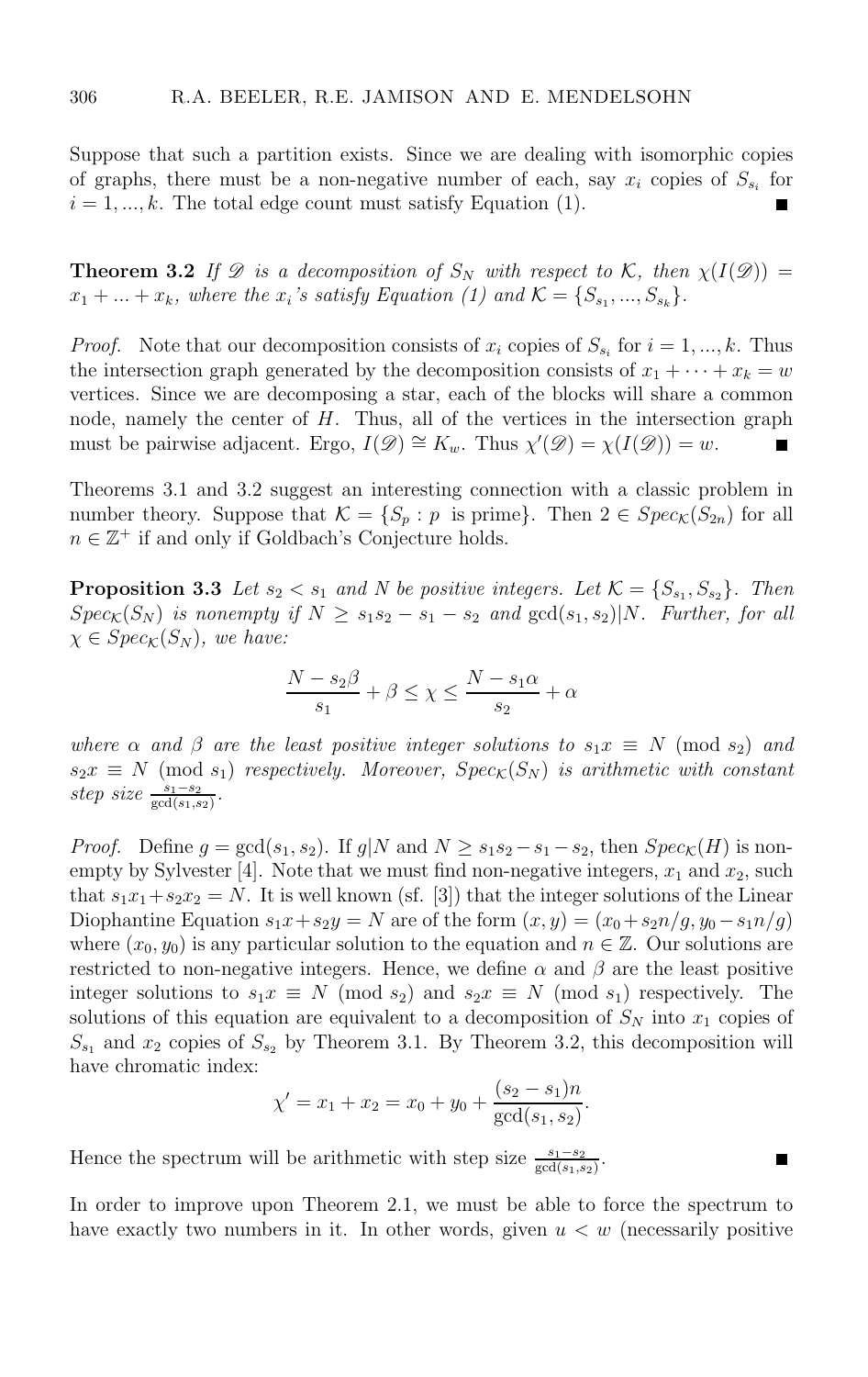integers), we must find  $N$ ,  $s_1$ , and  $s_2$  such that there is a unique pair of non-negative integer solutions  $(x_1, x_2)$  and  $(y_1, y_2)$  to the respective problems:

$$
s_1x_1 + s_2x_2 = N
$$
 and  $x_1 + x_2 = u$ .  
\n $s_1y_1 + s_2y_2 = N$  and  $y_1 + y_2 = w$ .

This differs quite a bit from the classic spectrum problem. In our previous problem, we were given  $N$ ,  $s_1$ , and  $s_2$  and we wished to find the sum of the weights for the representation of N. Now, we are given the sums of the weights and we wish to find the star sizes that give the corresponding representation. We begin with a special case.

**Lemma 3.4** *If there exists*  $k \in \mathbb{N}$  *such that*  $k < \frac{u}{2}$  *and*  $gcd(u - k, w - k) = 1$ *, then*  $ve can find N$  *s*, and s<sub>p</sub> with  $K - 1S - S$ , such that  $Spec(S_N) - 1u$  wh *we can find* N,  $s_1$  *and*  $s_2$  *with*  $K = \{S_{s_1}, S_{s_2}\}$  *such that*  $Spec_K(S_N) = \{u, w\}.$ 

*Proof.* Assume that there exists  $k \in \mathbb{N}$  such that  $k < \frac{u}{2}$  and  $gcd(u - k, w - k) = 1$ .<br>Take  $e_k = u - k$   $e_k = u - k$  and  $N = u(u - k)$ . So our Linear Diophantine equation Take  $s_1 = w - k$ ,  $s_2 = u - k$ , and  $N = u(w - k)$ . So our Linear Diophantine equation is  $(w-k)x_1 + (u-k)x_2 = u(w-k)$ . This has solutions at  $(u, 0)$  and  $(k, w-k)$ , with corresponding chromatic indices  $u$  and  $w$  respectively. To show uniqueness, note that  $(u-k)x_2 \equiv 0 \pmod{w-k}$ . Since  $gcd(u-k, w-k) = 1$ , it follows that  $u-k$  is not a zero-divisor modulo  $w - k$ . Thus for some  $m \in \mathbb{N}$ , we have that  $x_2 \equiv 0 \pmod{w - k}$ implies  $x_2 = m(w - k)$ . Substituting this into our original equation yields:

$$
x_1 = (1 - m)u + mk < (1 - m)u + m\frac{u}{2} = \left(1 - \frac{m}{2}\right)u
$$

Note that if  $m \geq 2$  our non-negativity assumptions are violated. Hence either  $m = 1$ or  $m = 0$ . If  $m = 1$ , this solution is  $(k, w - k)$ . If  $m = 0$ , then this is the solution  $(u, 0)$ . Ergo, our solutions are unique.

It seems likely that such a k would almost always exist. However, in order to prove the general theorem, we need an additional lemma.

**Lemma 3.5** *If*  $2u - 2 < w$ *, we can find* N,  $s_1$ *, and*  $s_2$  *with*  $K = \{S_{s_1}, S_{s_2}\}\$  *such that*  $Spec_{\mathcal{K}}(S_{N}) = \{u, w\}.$ 

*Proof.* If  $u = 1$ , then we can apply Lemma 3.4. In all other cases, we take  $s_1 = w - u + 1$ ,  $s_2 = 1$ , and  $N = w$ . The rest of the proof is analogous to that of Lemma 3.4. Lemma 3.4.

The cases listed above are enough to construct every possible two-element spectrum. To prove this, we must find when a  $k$  exists that satisfies Lemma 3.4 and determine how to find this k. To do this, we apply Bertrand's Postulate.

**Proposition 3.6** Bertrand's Postulate (c.f. [3]) *If*  $n \geq 2$ *, there is always a prime number* p *such that*  $n < p < 2n$ *.*